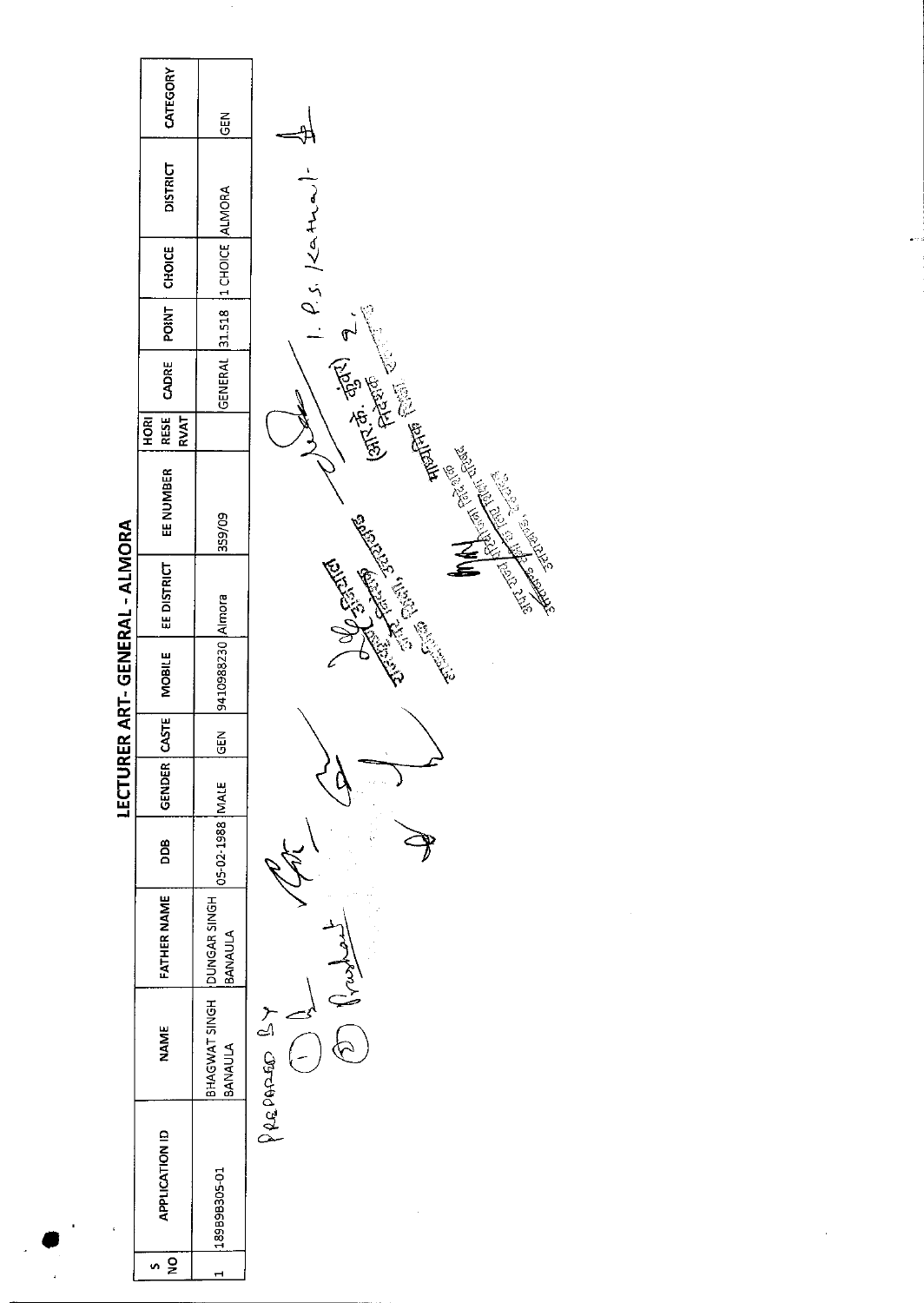| CATEGORY<br>GEN SC-WO<br>$1. \rho_{s}$ . 129 Mai<br><b>BAGESHWAR</b><br><b>DISTRICT</b><br>$2$ CHOICE<br>CHOICE<br>ł<br>$\mathbb{C}$<br>POINT<br>23.251<br>$(3\pi^{2.0} - \frac{1}{10^{2.01}})$<br>GENERAL<br>CADRE<br><b>RESE</b><br><b>RVAT</b><br>HORI<br>$\frac{1}{2}$<br>EE NUMBER<br>UA144478<br><b>CONTRACTORY AND RESIDENCE</b><br><b>CALL ROAD</b><br><b>NATIONAL STATES</b><br>EE DISTRICT |  |          |          |  |
|------------------------------------------------------------------------------------------------------------------------------------------------------------------------------------------------------------------------------------------------------------------------------------------------------------------------------------------------------------------------------------------------------|--|----------|----------|--|
|                                                                                                                                                                                                                                                                                                                                                                                                      |  |          |          |  |
| AKI-GENEKAL-BAGESHWAR                                                                                                                                                                                                                                                                                                                                                                                |  |          |          |  |
|                                                                                                                                                                                                                                                                                                                                                                                                      |  |          |          |  |
|                                                                                                                                                                                                                                                                                                                                                                                                      |  |          |          |  |
|                                                                                                                                                                                                                                                                                                                                                                                                      |  |          |          |  |
|                                                                                                                                                                                                                                                                                                                                                                                                      |  |          |          |  |
|                                                                                                                                                                                                                                                                                                                                                                                                      |  |          |          |  |
|                                                                                                                                                                                                                                                                                                                                                                                                      |  | Dehradun | Children |  |
| 9368988233<br><b>MOBILE</b>                                                                                                                                                                                                                                                                                                                                                                          |  |          |          |  |
| CASTE<br><u>sc</u>                                                                                                                                                                                                                                                                                                                                                                                   |  |          |          |  |
| <b>LEU UKEK</b><br><b>GENDER</b>                                                                                                                                                                                                                                                                                                                                                                     |  |          |          |  |
| pog                                                                                                                                                                                                                                                                                                                                                                                                  |  |          |          |  |
| PRAMOD SINGH 01-12-1990 FEMALE<br><b>FATHER NAME</b>                                                                                                                                                                                                                                                                                                                                                 |  |          |          |  |
| $\mathbb{S}^*$<br><b>NAME</b><br>RINKI                                                                                                                                                                                                                                                                                                                                                               |  |          |          |  |
| 6899920<br><b>APPLICATION ID</b><br>18A4U4R7481-02                                                                                                                                                                                                                                                                                                                                                   |  |          |          |  |
| n g<br>$\rightarrow$                                                                                                                                                                                                                                                                                                                                                                                 |  |          |          |  |

 $\label{eq:2.1} \frac{1}{\sqrt{2}}\int_{\mathbb{R}^3}\frac{1}{\sqrt{2}}\left(\frac{1}{\sqrt{2}}\right)^2\frac{1}{\sqrt{2}}\left(\frac{1}{\sqrt{2}}\right)^2\frac{1}{\sqrt{2}}\left(\frac{1}{\sqrt{2}}\right)^2.$ 

**BAGECHWAD IFCTURER ART-GENERAL** 

 $\frac{1}{2}$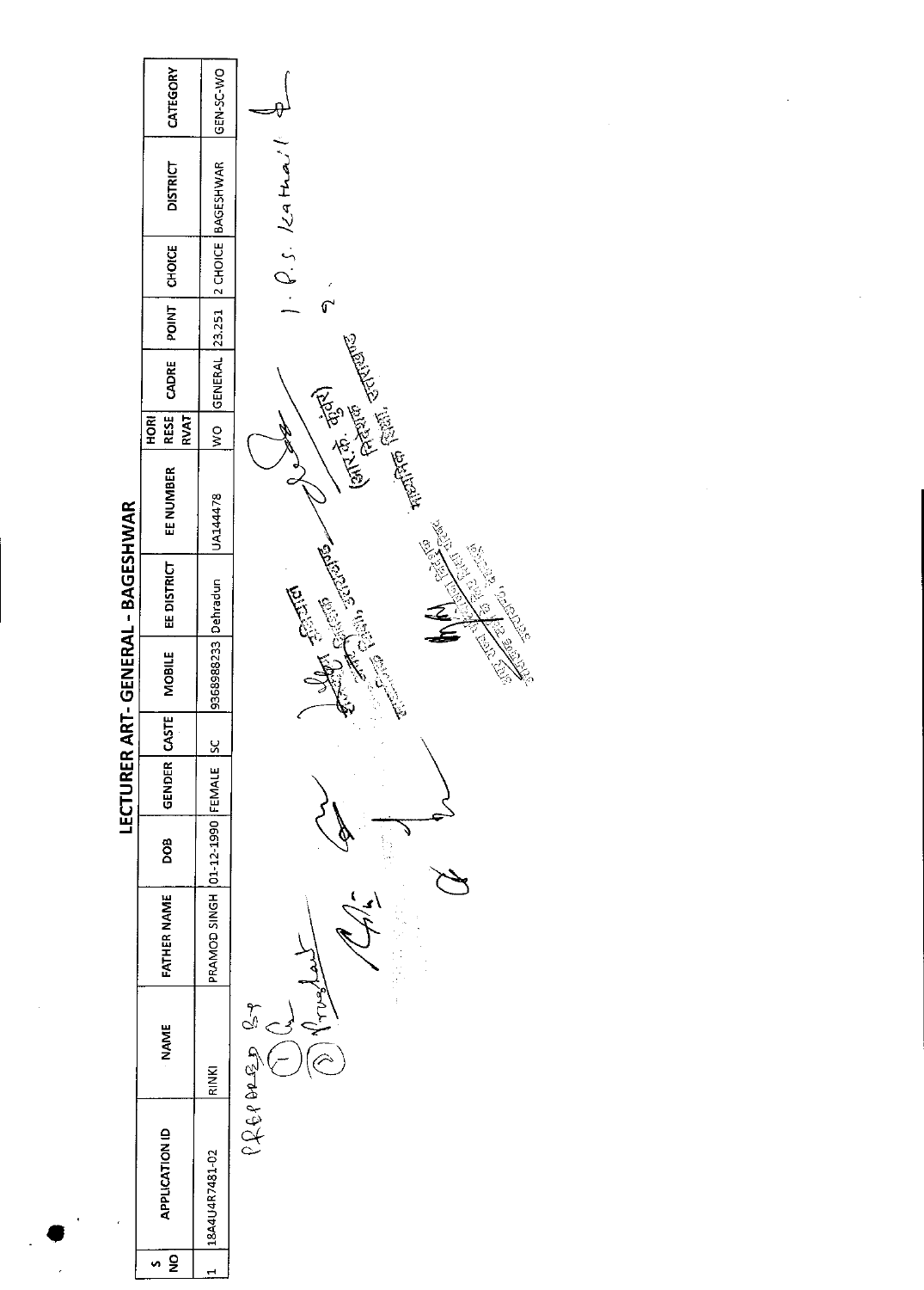|                      | CATEGORY                           | GEN                 |                                                                                                                                                                                                                                                                                                                                                                                                                                                                                                                                                               |
|----------------------|------------------------------------|---------------------|---------------------------------------------------------------------------------------------------------------------------------------------------------------------------------------------------------------------------------------------------------------------------------------------------------------------------------------------------------------------------------------------------------------------------------------------------------------------------------------------------------------------------------------------------------------|
|                      | <b>DISTRICT</b>                    |                     | $\vdash$ f. s. Kather.                                                                                                                                                                                                                                                                                                                                                                                                                                                                                                                                        |
|                      | CHOICE                             | 1 CHOICE CHAMOLI    | ᢑ                                                                                                                                                                                                                                                                                                                                                                                                                                                                                                                                                             |
|                      | <b>POINT</b>                       | 31.612              |                                                                                                                                                                                                                                                                                                                                                                                                                                                                                                                                                               |
|                      | CADRE                              | <b>GENERAL</b>      |                                                                                                                                                                                                                                                                                                                                                                                                                                                                                                                                                               |
|                      | <b>RVAT</b><br><b>RESE</b><br>HORI |                     |                                                                                                                                                                                                                                                                                                                                                                                                                                                                                                                                                               |
|                      | EE NUMBER                          | UA03120186964       | <b>The Contract of Contract of Contract of Contract of Contract of Contract of Contract of Contract of Contract of Contract of Contract of Contract of Contract of Contract of Contract of Contract of Contract of Contract of C</b><br><b>CONTINENT</b><br>्<br>दुरु                                                                                                                                                                                                                                                                                         |
|                      | EE DISTRICT                        |                     | $\label{eq:2.1} \begin{split} \mathcal{L}_{\text{max}}(\mathcal{A},\mathcal{A})=\mathcal{L}_{\text{max}}(\mathcal{A},\mathcal{A})\times\mathcal{L}_{\text{max}}(\mathcal{A},\mathcal{A})\times\mathcal{L}_{\text{max}}(\mathcal{A},\mathcal{A})\times\mathcal{L}_{\text{max}}(\mathcal{A},\mathcal{A})\times\mathcal{L}_{\text{max}}(\mathcal{A},\mathcal{A})\times\mathcal{L}_{\text{max}}(\mathcal{A},\mathcal{A})\times\mathcal{L}_{\text{max}}(\mathcal{A},\mathcal{A})\times\mathcal{L}_{\text$<br>$\frac{1}{\sqrt{2}}$<br>Artis Merida<br>Change Change |
| LECTURER ART-GENERAL | <b>MOBILE</b>                      | 9411354951 Chamoli  |                                                                                                                                                                                                                                                                                                                                                                                                                                                                                                                                                               |
|                      | CASTE                              | $\tilde{E}$<br>ပ္   |                                                                                                                                                                                                                                                                                                                                                                                                                                                                                                                                                               |
|                      | <b>GENDER</b>                      |                     |                                                                                                                                                                                                                                                                                                                                                                                                                                                                                                                                                               |
|                      | DOB                                | 24-08-1981 MALE     |                                                                                                                                                                                                                                                                                                                                                                                                                                                                                                                                                               |
|                      | <b>FATHER NAME</b>                 | DIVAN SINGH         |                                                                                                                                                                                                                                                                                                                                                                                                                                                                                                                                                               |
|                      | NAME                               | HARENDRA SINGH      | kar.                                                                                                                                                                                                                                                                                                                                                                                                                                                                                                                                                          |
|                      | <b>APPLICATION ID</b>              | 1813A2HU91606804-08 |                                                                                                                                                                                                                                                                                                                                                                                                                                                                                                                                                               |
|                      | $\overline{\mathbf{z}}$<br>Ø.      | $\blacksquare$      |                                                                                                                                                                                                                                                                                                                                                                                                                                                                                                                                                               |

 $\Delta \phi = 0.01$ 

 $\overline{\phantom{a}}$ 

 $\ddot{\phantom{a}}$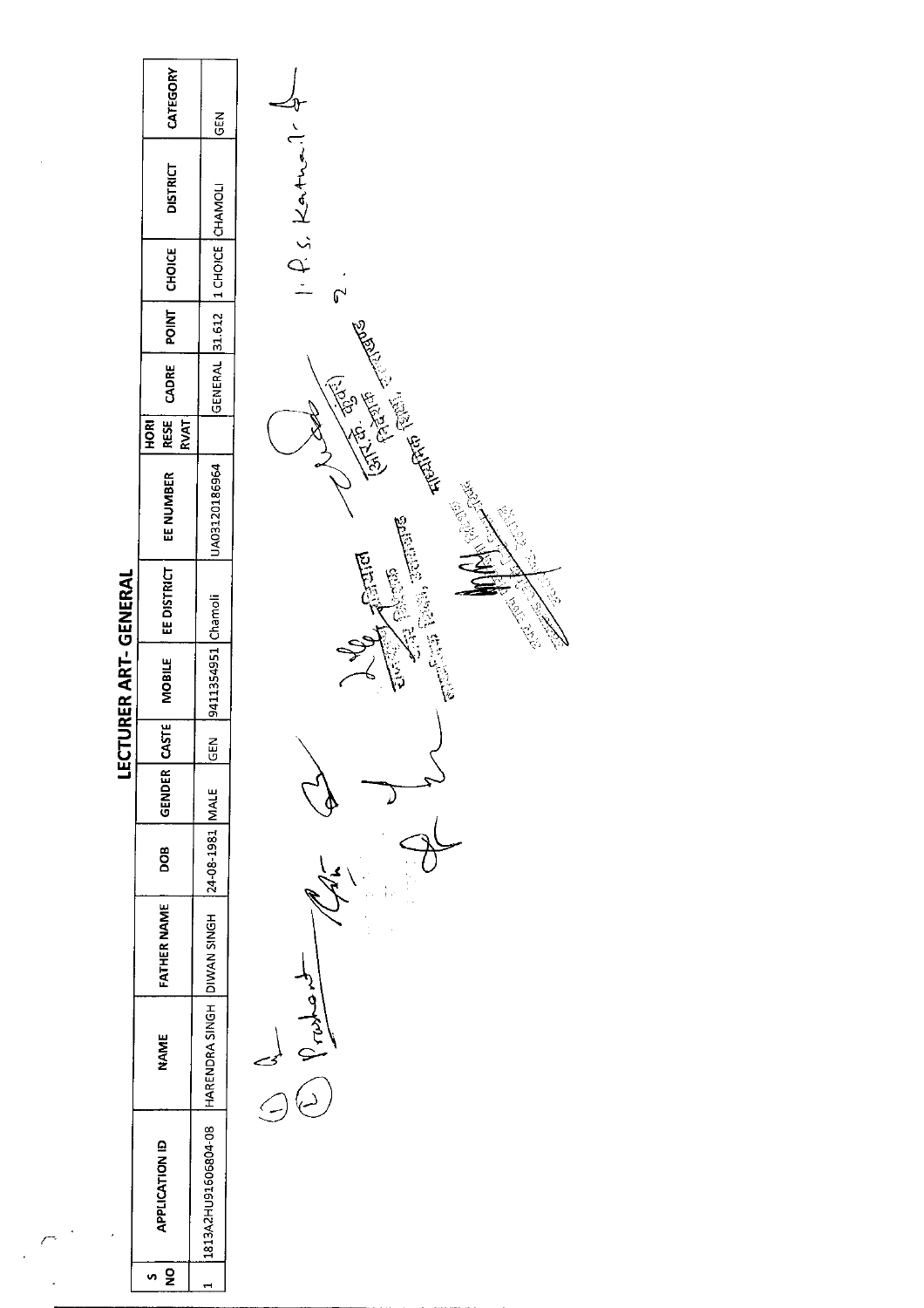|                                  | CATEGORY                          | GEN-WO                 |                                          |
|----------------------------------|-----------------------------------|------------------------|------------------------------------------|
|                                  | <b>DISTRICT</b>                   | DEHRADUN               | $P_{e}$ $P_{e}$ $S$ . $124 \pm 12$       |
|                                  | <b>CHOICE</b>                     | 12 CHOICE              |                                          |
|                                  | POINT                             | 23.518                 |                                          |
|                                  | CADRE                             | GENERAL                |                                          |
|                                  | <b>RVAT</b><br>RESE<br><b>ROH</b> | $\frac{8}{2}$          | CANCE .<br><b>Call Rivers</b>            |
| <b>CTURER ART- GENERAL</b><br>Еq | EE NUMBER                         | UA0932016557           | elle Allen Ellen                         |
|                                  | <b>EE DISTRICT</b>                |                        | Children<br>Centre L<br>意<br>ECT<br>いちゅう |
|                                  | MOBILE                            | 8218158988 Haridwar    |                                          |
|                                  | CASTE                             | $rac{5}{6}$            |                                          |
|                                  | <b>GENDER</b>                     |                        |                                          |
|                                  | BOD                               | 05-04-1992 FEMALE      |                                          |
|                                  | FATHER NAME                       | SINGH RAWAT<br>MANOHER |                                          |
|                                  | <b>NAME</b>                       | <b>ARTI RAWAT</b>      |                                          |
|                                  | <b>APPLICATION ID</b>             | 18A3U2551RA79006-02    |                                          |
|                                  | $\frac{1}{2}$                     |                        |                                          |

 $\label{eq:2.1} \frac{1}{\sqrt{2}}\int_{0}^{\infty}\frac{1}{\sqrt{2\pi}}\left(\frac{1}{\sqrt{2\pi}}\right)^{2\alpha} \frac{1}{\sqrt{2\pi}}\int_{0}^{\infty}\frac{1}{\sqrt{2\pi}}\left(\frac{1}{\sqrt{2\pi}}\right)^{\alpha} \frac{1}{\sqrt{2\pi}}\frac{1}{\sqrt{2\pi}}\int_{0}^{\infty}\frac{1}{\sqrt{2\pi}}\frac{1}{\sqrt{2\pi}}\frac{1}{\sqrt{2\pi}}\frac{1}{\sqrt{2\pi}}\frac{1}{\sqrt{2\pi}}\frac{1}{\sqrt{2\pi}}$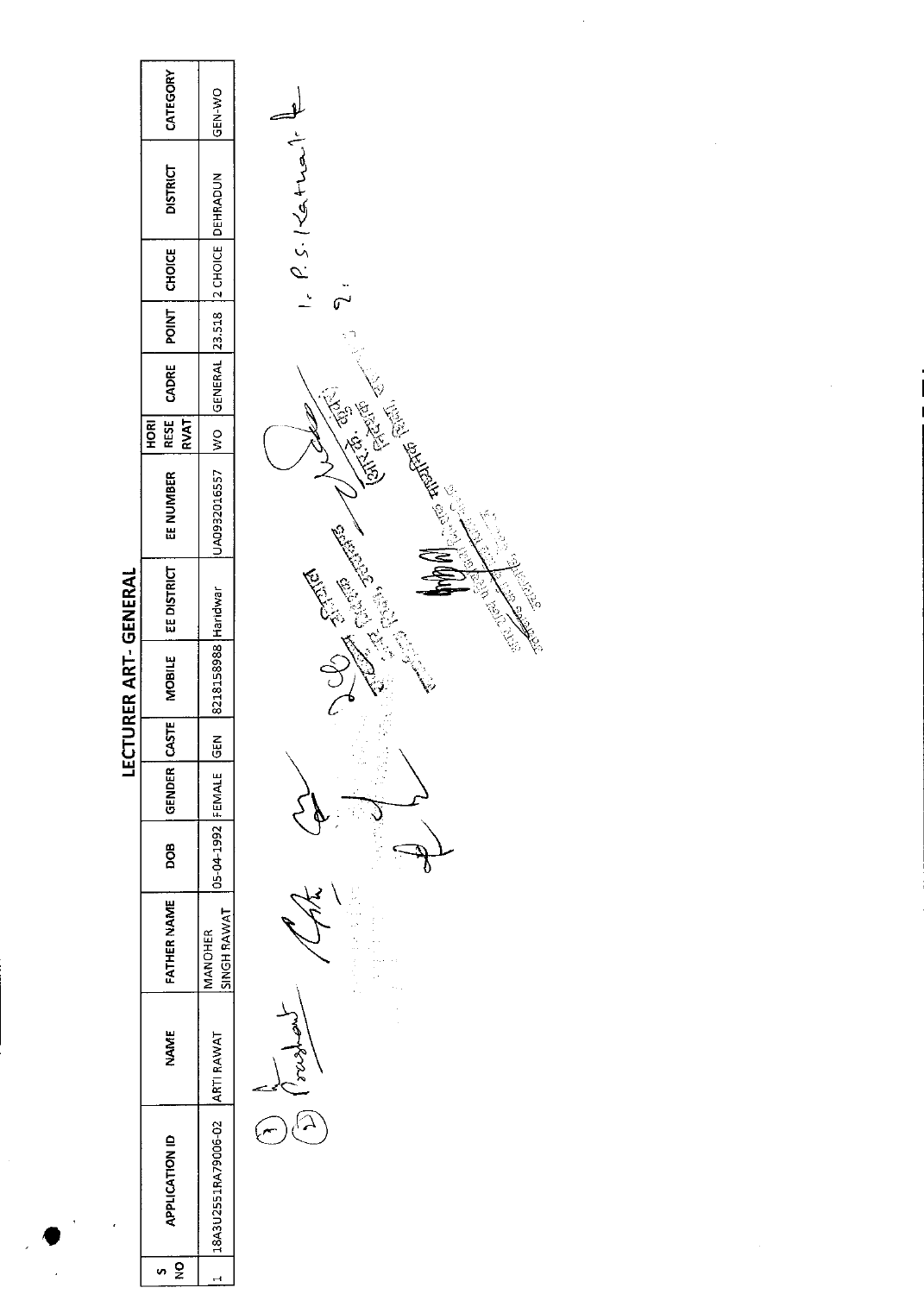|                       | CATEGORY                                 | <b>SEN</b>            | Ā                                                                                                                                                                                                                                    |
|-----------------------|------------------------------------------|-----------------------|--------------------------------------------------------------------------------------------------------------------------------------------------------------------------------------------------------------------------------------|
|                       | <b>DISTRICT</b>                          | PAURI                 | 1. P.S.Katmer                                                                                                                                                                                                                        |
|                       | CHOICE                                   | 1 CHOICE              |                                                                                                                                                                                                                                      |
|                       | <b>POINT</b>                             | 31.678                | $\sim$                                                                                                                                                                                                                               |
|                       | CADRE                                    | <b>GENERAL</b>        |                                                                                                                                                                                                                                      |
|                       | <b>RVAT</b><br><b>RESE</b><br><b>ROH</b> |                       |                                                                                                                                                                                                                                      |
|                       | EE NUMBER                                | UA1522010020          | <b>Contraction Contraction Contraction Contraction Contraction Contraction Contraction Contraction Contraction Contraction Contraction Contraction Contraction Contraction Contraction Contraction Contraction Contraction Contr</b> |
|                       | EE DISTRICT                              |                       | Andrew Court<br><b>CERTIFICATE</b>                                                                                                                                                                                                   |
| LECTURER ART- GENERAL | <b>MOBILE</b>                            | 8941026046 Pauri      |                                                                                                                                                                                                                                      |
|                       | <b>CASTE</b>                             | 뎦                     |                                                                                                                                                                                                                                      |
|                       | <b>GENDER</b>                            |                       |                                                                                                                                                                                                                                      |
|                       | DOB                                      | 22-06-1982 MALE       |                                                                                                                                                                                                                                      |
|                       | <b>FATHER NAME</b>                       | BALWANT<br>SINGH      |                                                                                                                                                                                                                                      |
|                       | <b>NAME</b>                              | PRADEEP SINGH         | lp'                                                                                                                                                                                                                                  |
|                       | APPLICATION ID                           | 1820120U50AP021-02    |                                                                                                                                                                                                                                      |
|                       | $\mathbf{S}$<br>v)                       | $\mathbf{\mathbf{t}}$ |                                                                                                                                                                                                                                      |

 $\mathcal{A}^{\pm}$ 

 $\overline{\mathbb{R}}^3$ 

 $\ddot{\phantom{0}}$ 

 $\sim$ 

 $\label{eq:2} \frac{1}{\sqrt{2}}\sum_{\mathbf{k}\in\mathbb{Z}_+} \frac{1}{\sqrt{2}}\sum_{\mathbf{k}\in\mathbb{Z}_+} \frac{1}{\sqrt{2}}\sum_{\mathbf{k}\in\mathbb{Z}_+} \frac{1}{\sqrt{2}}\sum_{\mathbf{k}\in\mathbb{Z}_+} \frac{1}{\sqrt{2}}\sum_{\mathbf{k}\in\mathbb{Z}_+} \frac{1}{\sqrt{2}}\sum_{\mathbf{k}\in\mathbb{Z}_+} \frac{1}{\sqrt{2}}\sum_{\mathbf{k}\in\mathbb{Z}_+} \frac{1}{\sqrt{2}}\sum_{\mathbf{k}\in\mathbb{Z$ 

 $\sim 10^{-11}$ 

 $\label{eq:2.1} \frac{1}{\sqrt{2}}\left(\frac{1}{\sqrt{2}}\right)^{2} \left(\frac{1}{\sqrt{2}}\right)^{2} \left(\frac{1}{\sqrt{2}}\right)^{2} \left(\frac{1}{\sqrt{2}}\right)^{2} \left(\frac{1}{\sqrt{2}}\right)^{2} \left(\frac{1}{\sqrt{2}}\right)^{2} \left(\frac{1}{\sqrt{2}}\right)^{2} \left(\frac{1}{\sqrt{2}}\right)^{2} \left(\frac{1}{\sqrt{2}}\right)^{2} \left(\frac{1}{\sqrt{2}}\right)^{2} \left(\frac{1}{\sqrt{2}}\right)^{2} \left(\$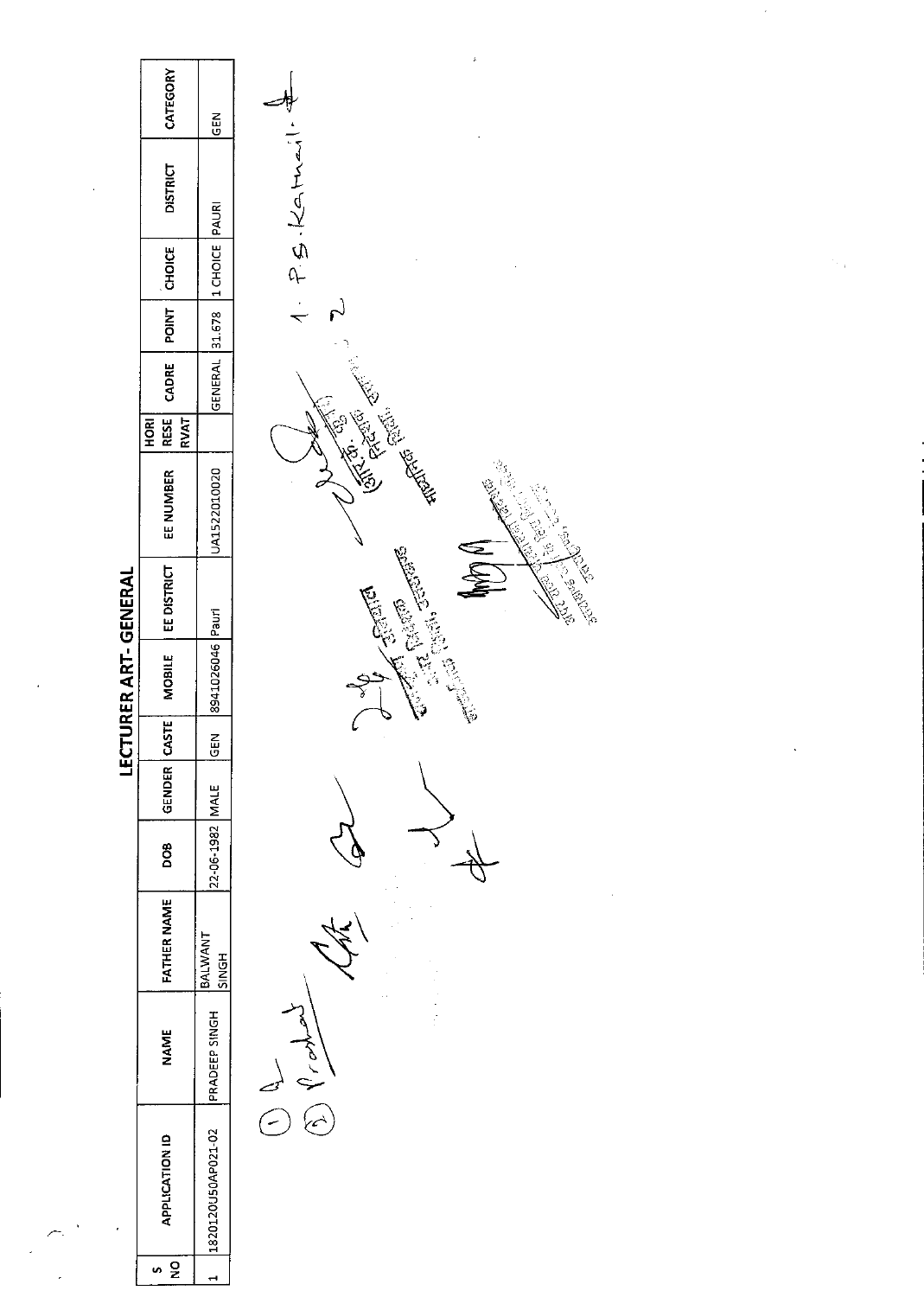|                           | CATEGORY                                 | GEN-ST-WO                                        | <b>CEN-WO</b>                       |                                        |
|---------------------------|------------------------------------------|--------------------------------------------------|-------------------------------------|----------------------------------------|
|                           | <b>DISTRICT</b>                          | GENERAL 33.088 11 CHOICE PITHORAGARH             | GENERAL 22.894 4 CHOICE PITHORAGARH | $\theta_{1}$ , $\varrho_{2}$ . Katu-il |
|                           | CHOICE                                   |                                                  |                                     |                                        |
|                           | POINT                                    |                                                  |                                     |                                        |
|                           | CADRE                                    |                                                  |                                     |                                        |
|                           | <b>RESE</b><br><b>ROH</b><br><b>RVAT</b> |                                                  |                                     | ES REA                                 |
| <b>CTURER ART-GENERAL</b> | EE NUMBER                                | 7579141705 Pithoragarh   UA14120188291           | UA01120163060 WO                    |                                        |
|                           | EE DISTRICT                              |                                                  |                                     | Í                                      |
|                           | <b>MOBILE</b>                            |                                                  | 9410305303 Almora                   |                                        |
|                           | <b>ASTE</b>                              | $\frac{5}{2}$                                    | $rac{5}{65}$                        |                                        |
| Ĕ                         | GENDER                                   |                                                  |                                     |                                        |
|                           | DOB                                      | 15-09-1989 FEMALE                                | 15-08-1990 FEMALE                   |                                        |
|                           | <b>FATHER NAME</b>                       | RONGKALY                                         | PURAN SINGH<br><b>BISHT</b>         |                                        |
|                           | <b>NAME</b>                              |                                                  |                                     |                                        |
|                           | <b>APPLICATION ID</b>                    | 188821019U142K1RA-03 KAVITA RONGKALY ARJUN SINGH | 148111266A3U00G00B-03 GEETA BISHT   |                                        |
|                           | $\mathbf{S}$                             |                                                  | $\sim$                              |                                        |
|                           |                                          |                                                  |                                     |                                        |

 $\overline{\phantom{0}}$ 

Ĵ

Ï, e<br>G **Charles School**<br>Charles Charles School **Altists**  $\sim$ er Ý.

Ŷ,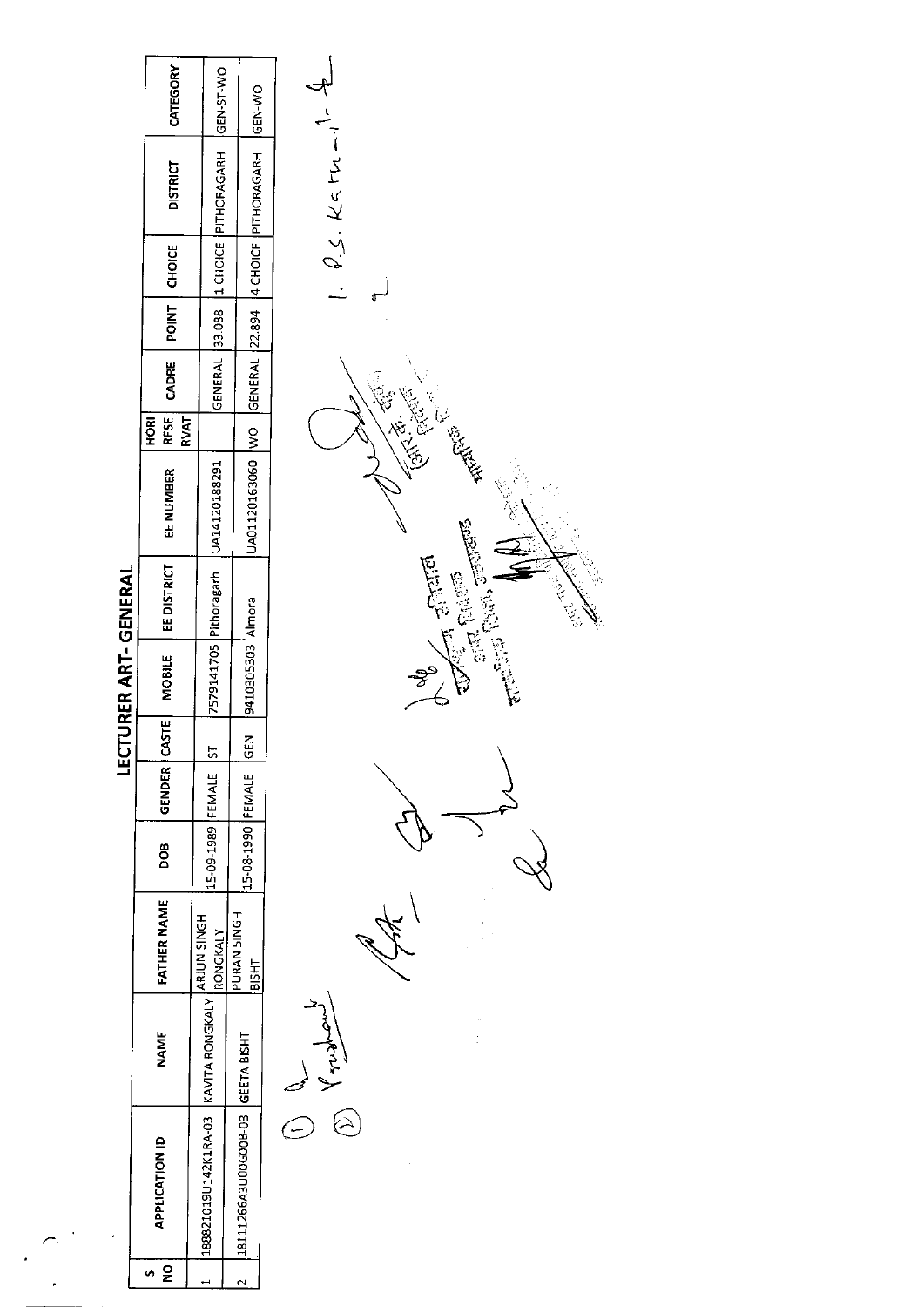|                           | CATEGORY                           | ON-N-D                                    |                         |
|---------------------------|------------------------------------|-------------------------------------------|-------------------------|
|                           | <b>DISTRICT</b>                    | GENERAL 29.722 1 CHOICE RUDRAPRAYAG       | f.5.14                  |
|                           | <b>CHOICE</b>                      |                                           |                         |
|                           | POINT                              |                                           |                         |
|                           | CADRE                              |                                           |                         |
|                           | <b>RESE</b><br><b>RVAT</b><br>HORI |                                           | ٢                       |
|                           | EE NUMBER                          | UA19120185433 WO                          | ER COMPANY<br>نکا<br>چک |
|                           | EE DISTRICT                        |                                           | on to minimales         |
| <b>IURER ART- GENERAL</b> | <b>MOBILE</b>                      | 7895236032 Rudraprayag                    |                         |
| Ξ<br>Ε                    |                                    | $rac{2}{5}$                               |                         |
|                           | GENDER CASTE                       |                                           |                         |
|                           | <b>800</b>                         | 03-07-1985 FEMALE                         |                         |
|                           | <b>FATHER NAME</b>                 | SEMWAL<br><b>DINESH</b>                   | <b>有</b>                |
|                           | <b>NAME</b>                        |                                           | Ker,                    |
|                           | <b>APPLICATION ID</b>              | 1815UA233409M1318-01 MAMTA SEMWAL CHANDRA |                         |
|                           | $\frac{1}{2}$<br>s                 |                                           |                         |

 $\bullet$ 

 $\overline{a}$ 

**Contract Contract Contract Contract Contract Contract Contract Contract Contract Contract Contract Contract Contract Contract Contract Contract Contract Contract Contract Contract Contract Contract Contract Contract Contr** 

 $\geqslant$ 

a de de la

 $\hat{\zeta}_{\rm{c},\sigma}$ 

 $\ddot{\phantom{a}}$ 

 $\hat{\mathcal{F}}$